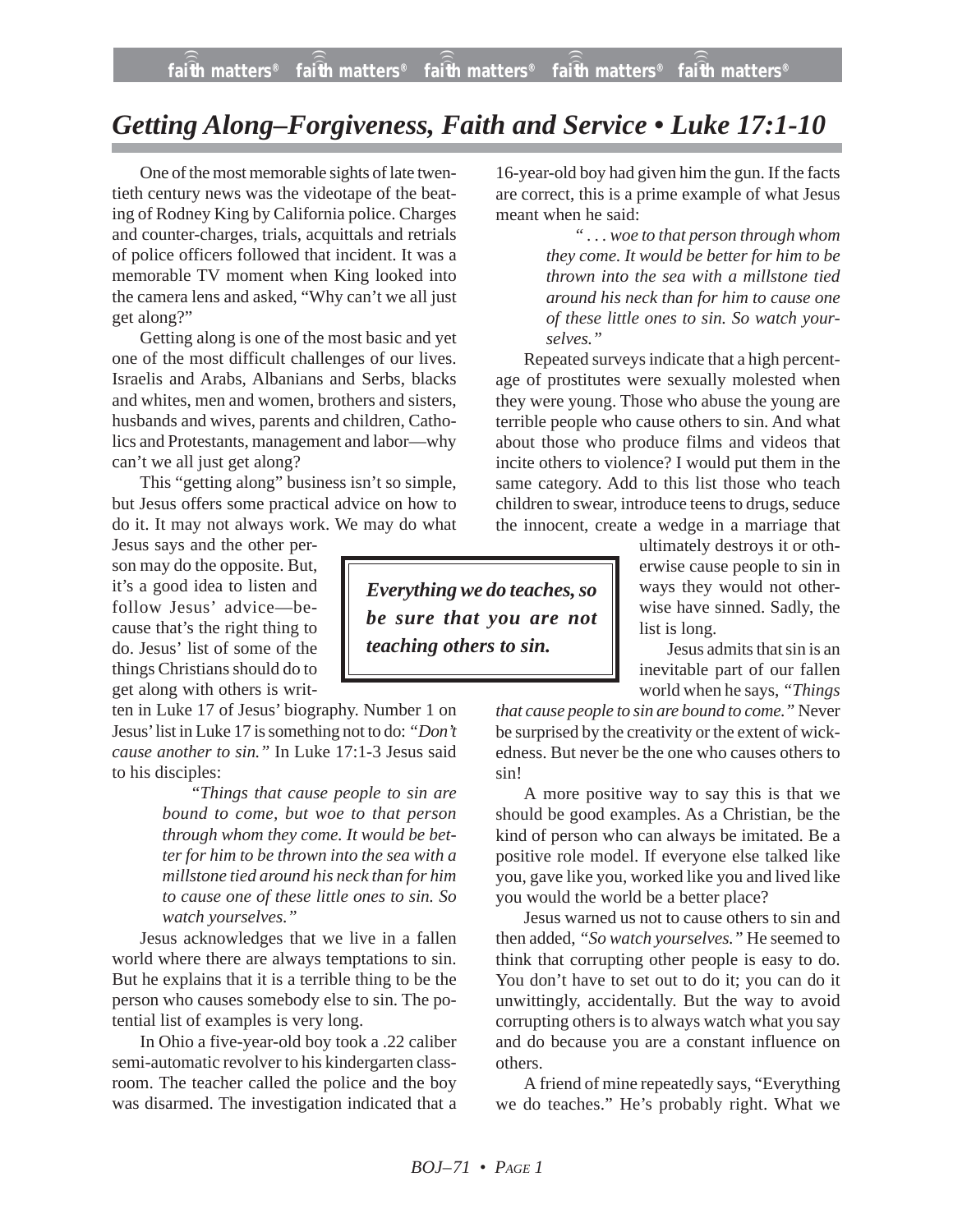## **faith matters® faith matters® faith matters® faith matters® faith matters®** ))) ))) ))) ))) )))

wear, what we say, the way we drive, even how we sit in a meeting teaches others how to dress, talk, drive or sit. Everything we do teaches, so be sure that you are not teaching others to sin. Watch yourselves!

Second on Jesus' list for getting along is potentially controversial. It is to "repeatedly forgive." According to Luke 17:3-5, " *'If your brother sins, rebuke him, and if he repents, forgive him. If he sins against you seven times in a day, and seven times comes back to you and says, "I repent," forgive him.*'"

Here Jesus deals with a problem almost everyone everywhere faces. Someone sins against us. It may happen in any one of 10,000 ways. The other person lies, cheats, steals, assaults or otherwise behaves offensively. We may be the victim or we may simply be the observer of someone else's sin, but it offends us. What should we do?"

First, go to the other person and confront that person about what they have done. This is not usually easy! Most of us would rather tell someone else or carry a grudge, but that's not what Jesus tells us to do. Go to the other person and deal with the problem. Accept the responsibility yourself. Don't dump the responsibility for confrontation and rebuke on someone else. It's your job. If you are not willing to do this then you will have to let it go.

There may be some exceptions. An obvious exception would be a child who is somehow sinned against by an adult. It may be better to go to another adult to handle the situation. And, recognize that not every offense can be confronted. Some people are offended many times a day and feel they must confront every offense. The reality is that we have to let some things go. No one of us can resolve every difficulty.

Sometimes the other person will apologize and make things right. You are blessed. Now forgive forgive and let it go. If he does it again, forgive him again. If you are sinned against seven times a day then forgive seven times a day.

When Jesus' followers heard this advice they said to the Lord, *"Increase our faith!"* In other words, "You are really going to have to help us on this one because it's really tough to keep forgiving someone who repeatedly sins against you."

Well, Jesus will help us. He will increase our faith. He will help us rebuke and he will help us to forgive. That is the Christian way.

Think about it! What is the alternative? The alternative is to resent the person who hurts us, try to get even and hold it against that person for the rest of our life. Any non-Christian is quite capable of such unforgiving attitudes and behavior. Jesus asks Christians to be different, to handle the extremely difficult and offensive relationships of life with godliness and forgiveness.

In January 1999 an Australian missionary doctor and his two sons fell asleep in their Jeep in a small village in India. During the night an anti-Christian mob attacked their vehicle, stuffing straw in the windows and under the truck and setting it on fire. They watched as Dr. Graham Staines, his 10-year-old son Phillip and his 6-year-old son Timothy burned to death.

His wife Gladys was left a widow with their third son as her only family. She had to decide what to do. She decided to stay in the village, forgive those who killed her husband and boys and continue the work of caring for leprosy patients. She grieved the loss of those she loved. She said that she was filled with sadness. But, she told the New York Times, "Whoever did this, we will forgive them"

Most of us will never have so much to forgive in our lifetime. If Jesus can help her to forgive so much, surely we can trust him to help us forgive far less. Let us not be filled with resentment. Let us not hold grudges. Let us not carry hurt and anger against neighbors, family, friends and coworkers. Let us do as Jesus calls us to do—forgive.

Number three on Jesus' "getting along" list is to live by faith. Jesus said, *"If you have faith as small as a mustard seed, you can say to this mulberry tree, 'Be uprooted and planted in the sea,' and it will obey you."*

This statement of Jesus is often misapplied. Some think if their faith is big enough and strong enough they can perform spectacular miracles. If that is what Jesus meant he would have suggested that big faith could enable a person to change lead to gold or make short people tall or sick people well. But, listen to the example Jesus uses and the context from which he speaks. Jesus says that a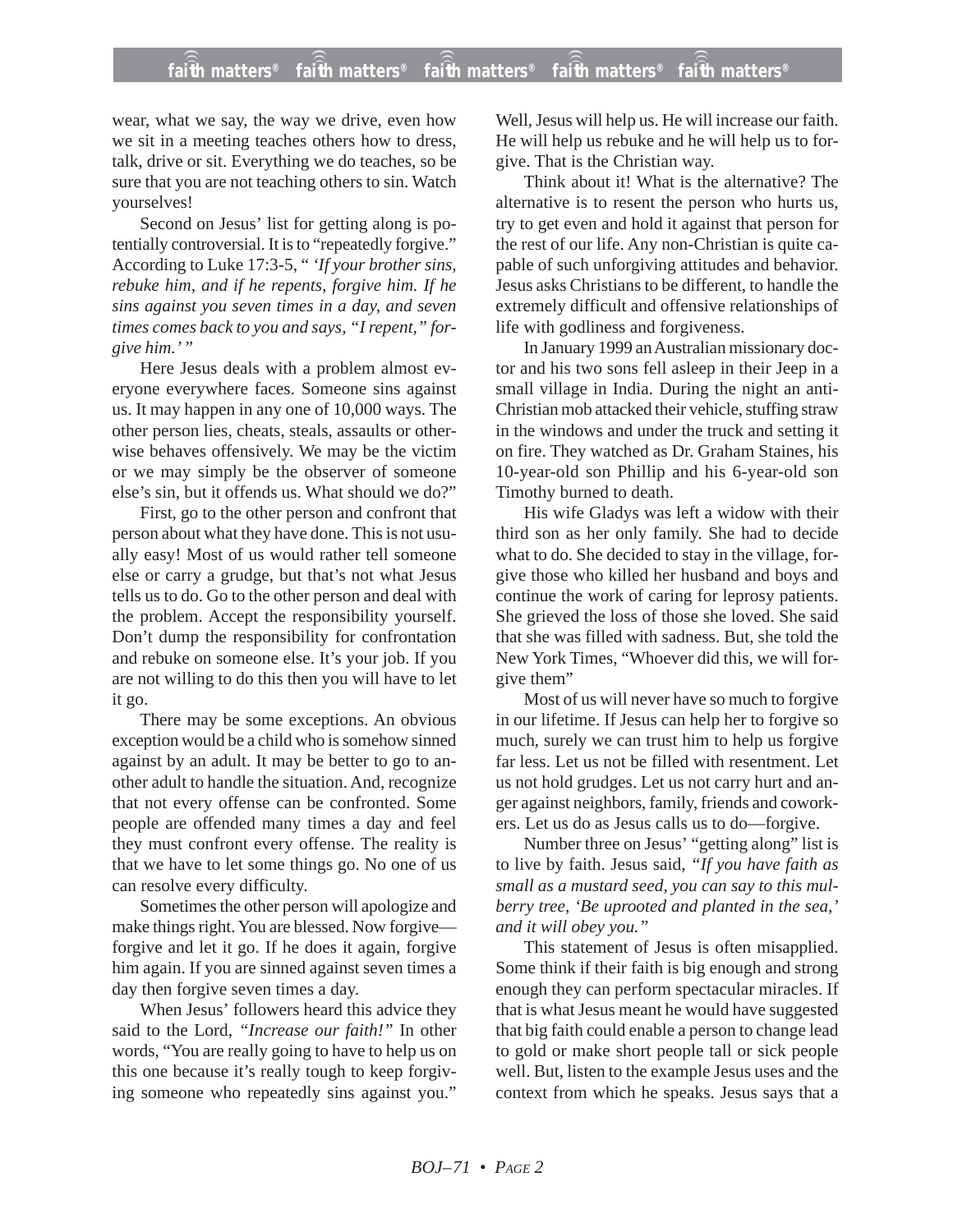## **faith matters® faith matters® faith matters® faith matters® faith matters®** ))) ))) ))) ))) )))

*…what Jesus taught is not just theory and certainly it's not impos-*

*sible. I've seen it for myself.*

little bit of faith the size of a mustard seed is enough to pick up a mulberry tree and plant it in the ocean. Why would anyone want to do such a thing? What good would it do to plant a tree in the sea? Jesus' example is farfetched to help us avoid misapplication. He's not talking about performing miracles;

he's taking about getting along with people.

The point is that those who live by faith in God can live Christianly in their relationships. They can live so as not to cause others to sin. They can forgive those

who repeatedly sin against them. They can behave toward others in a good and godly way that would be impossible without faith in God. Those who trust God to empower and control their lives can do something supernatural—bigger and better than jumping a tree from land to sea—they can treat others right even when others treat them wrong!

Faith is confidence and trust in God. It is the conviction that God can do through you what you know you could never do by yourself. It is belief with all of your heart that God is in charge of your life. It is doing what is right even if there is no way of seeing how it can ever turn out for good. In order for us to all get along God's way—don't cause others to sin, repeatedly forgive, live by faith and faithfully serve God.

Jesus finishes his list in Luke 17:7-10 with a very unusual parable:

> *"Suppose one of you had a servant plowing or looking after the sheep. Would he say to the servant when he comes in from the field, 'Come along now and sit down to eat'? Would he not rather say, 'Prepare my supper, get yourself ready and wait on me while I eat and drink; after that you may eat and drink'? Would he thank the servant because he did what he was told to do? So you also, when you have done everything you were told to do, should say, 'We are unworthy servants; we have only done our duty.' "*

To understand this parable of Jesus we must understand the times in which he lived since he

took his examples from everyday experiences of the people to whom he spoke. People were poor. Life was hard. Slavery was common. This does not mean he approved of poverty or slavery. If we were to do the same thing today we might talk about plane crashes and shootings and AIDS epi-

> demics—news from our world—to illustrate how we are to live.

> Jesus described the life of a slave to teach about the duty of a Christian. Slaves belonged to their masters. They worked long hard

hours. Their duties were never done. After a long day of labor in the fields the slave came home, not to rest but to work in the kitchen. When the slave finished he didn't expect the master to offer thanks or praise just because he had done his job.

Here Jesus is reminding us that Christians are in constant service to others as servants of Christ. Christianity is not a 9 to 5 job with evenings and weekends off. As Christian we are to do whatever God calls us to do, regardless of the hours or difficulty. There is no place for whining or complaining. It is our job to serve others whether we get praise or gratitude or not.

In the area of northeast Canada called Labrador there was a Christian physician named Dr. Grenfell. He was called to a home with a sick mother and father who both died shortly after he arrived. As there was no one else to make arrangements he set up the funeral and conducted the service himself. When the burial was complete five orphans were left sitting on top of the grave mound with nowhere to go and no one to take care of them. In his own words, he thought that he had done all a doctor should have to do, but "it looked as if God expected more." It became his Christian duty to care for those five children.

Jesus taught that as Christians we are servants/ slaves of Jesus Christ. We are to do whatever he wants us to do, go wherever he wants us to go, without complaint or expectation of special gratitude or reward. Our assumption should always be that God has given us his only Son, forgiven our sins, is with us through all the circumstances of